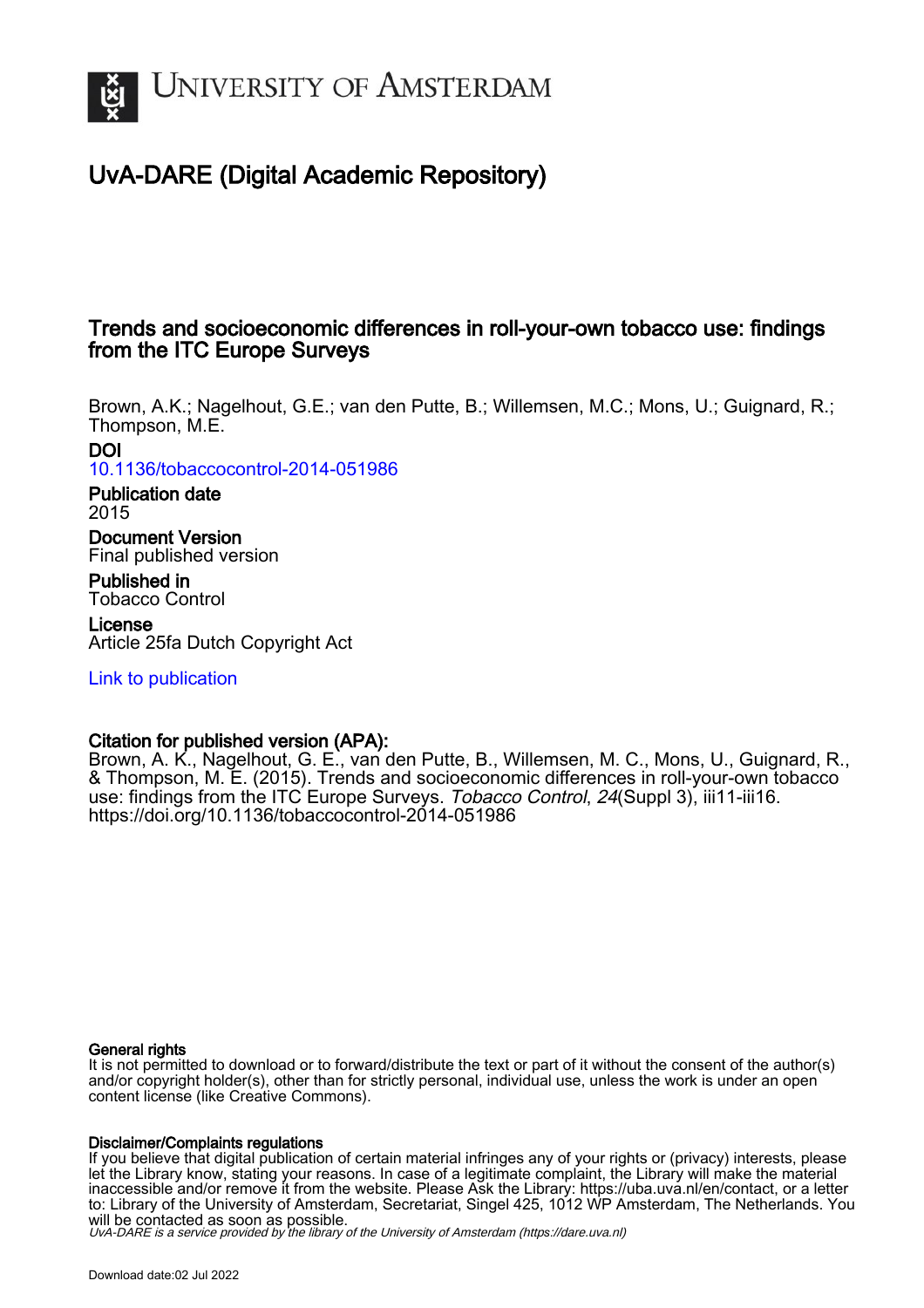# Trends and socioeconomic differences in roll-your-own tobacco use: findings from the ITC Europe Surveys

Abraham K Brown,<sup>1</sup> Gera E Nagelhout,<sup>2,3</sup> Bas van den Putte,<sup>4,5</sup> Marc C Willemsen,<sup>2,3</sup> Ute Mons, 6,7 Romain Guignard, <sup>8</sup> Mary E Thompson<sup>9</sup>

#### ABSTRACT

▸ Additional material is published online only. To view please visit the journal online [\(http://dx.doi.org/10.1136/](http://dx.doi.org/10.1136/tobaccocontrol-2014-051986) [tobaccocontrol-2014-051986\)](http://dx.doi.org/10.1136/tobaccocontrol-2014-051986)

For numbered affiliations see end of article.

#### Correspondence to

Dr Abraham K Brown, Division of Marketing, Nottingham Business School, Nottingham Trent University, Nottingham, NG1 4BU, UK; abraham.brown@ntu.ac.uk

Received 20 August 2014 Accepted 8 May 2015



To cite: Brown AK, Nagelhout GE, van den Putte B, et al. Tob Control 2015;24:iii11–iii16.

**Objectives** To examine if exclusive Roll-Your-Own (RYO) tobacco use relative to factory-made (FM) cigarette use has been rising over time, to determine the extent to which economic motives and perceptions that RYO cigarettes are less harmful act as primary motivations for use, and to examine the association of income and education with the level of RYO tobacco use among smokers in four European countries.

Methods Data were obtained from the International Tobacco Control (ITC) Europe Surveys, and a cohort sample of 7070 smokers from the Netherlands, Germany, France and UK were interviewed between June 2006 and December 2012. Generalised estimating equations (GEE) were used to assess trends in RYO use, and whether RYO consumption varied by socioeconomic variables.

**Results** Exclusive RYO use over the study period has increased significantly in the UK from 26.4% in 2007 to 32.7% in 2010 (p<0.001); France from 12.2% in 2006 to 19.1% in 2012 (p<0.001); and Germany from 12.7% in 2007 to 18.6% in 2011 (p=0.031), with increased borderline significantly in the Netherlands (31.7% to 34.3%, p=0.052), from 2008 to 2010. Over three-quarters of users in each of the study countries indicated that lower price was a reason why they smoked RYO. Just over a fourth of smokers in the UK, less than a fifth in France, and around a tenth in Germany and the Netherlands believed that RYO is healthier. Compared with exclusive FM users, exclusive RYO users were more likely to have lower incomes and lower education.

Conclusions Effective tobacco tax regulation is needed in the European Union and elsewhere to eliminate or reduce the price advantage of RYO tobacco. Additional health messages are also required to correct the misperception that RYO tobacco is healthier than FM cigarettes.

#### INTRODUCTION

It is well established that raising tobacco taxes can reduce consumption, increase quit attempts among smokers and decrease smoking initiation among youth. $1-3$  $1-3$  However, the tax disparities on different types of tobacco products offer an opportunity for smokers to seek lower priced tobacco products such as Roll-Your-Own (RYO) cigarettes. $45$  At present, all member states of the European Union tax RYO tobacco at a lower rate than factory-made  $(FM)$  cigarettes.<sup>[6 7](#page-6-0)</sup> In some member states, for example the Netherlands and France, regular premium brands such as Marlboro RYO tobacco,

can be easily bought at retail outlets. This provides Marlboro consumers a cheaper option, especially as Marlboro FM cigarettes are becoming increasingly expensive.[6 7](#page-6-0) Such lower priced products undermine the public health impact of tax increases by discouraging consumers from quitting and encouraging them to switch to competitive cheaper brands. $3\frac{1}{2}$  So, in the face of price or tax increases, smokers may engage in less desirable behaviours such as finding cheaper sources of tobacco.<sup>[8](#page-6-0)</sup>

Evidence showed that large numbers of smokers in the EU, particularly those in low-income groups, have been switching from FM cigarettes to RYO tobacco.[5 6](#page-6-0) For example, available data revealed that between 2002 and 2010, consumption of RYO tobacco increased in many EU member states.<sup>[6](#page-6-0)</sup> An exception to this trend were Belgium and the Netherlands, where per capita consumption of hand-rolling tobacco had been consistently higher than in other member states since 2002 but had decreased slightly by 2010. It is worthy of note that the availability of relatively cheap RYO tobacco may weaken efforts to reduce smoking prevalence through higher taxes, as some smokers rely on RYO tobacco to continue smoking rather than quitting or cutting down gradually. $8-10$  $8-10$ 

There are substantial differences in the price of cigarettes. For example, a pack of 20 Marlboro FM cigarettes was €4.99 in France, €4.17 in Germany,  $€3.76$  in the Netherlands and  $€6.49$  in the UK, in 2010 (prices were standardised by gross domestic product based on purchasing power parity). $11$ Additionally, excise duties on RYO cigarettes for 1 kg of tobacco are lower than duties on FM cigar-ettes in member countries.<sup>[12](#page-6-0)</sup> Nonetheless, between 2011 and 2014, the recorded increase in weighted average price of RYO tobacco in the four main tobacco markets was greater than the corresponding increase in weighted average price of FM cigarettes over this period (see table  $1$ ).<sup>[12](#page-6-0)</sup> In Germany, the weighted average price of RYO per kg increased from  $£101.33$  to  $130.18$  (ie,  $28.5\%$  increment) whereas average price of FM tobacco (per 1000 cigarettes) increased between 2011 and 2014 from  $€229.80$  to 254.50 (10.7% increment). Similarly, a greater increase in weighted average price of RYO (per kg) was recorded in France (€170.28 to 225.00; 32.1% increment) and the Netherlands (€116.12 to 145.09; 29.0% increment) compared to average price of FM tobacco (per 1000 cigarettes) in France ( $E270.00$  to 325.00; 20.3% increment) and the Netherlands (€236.72 to 291.91; 23.3% increment). We note that though a similar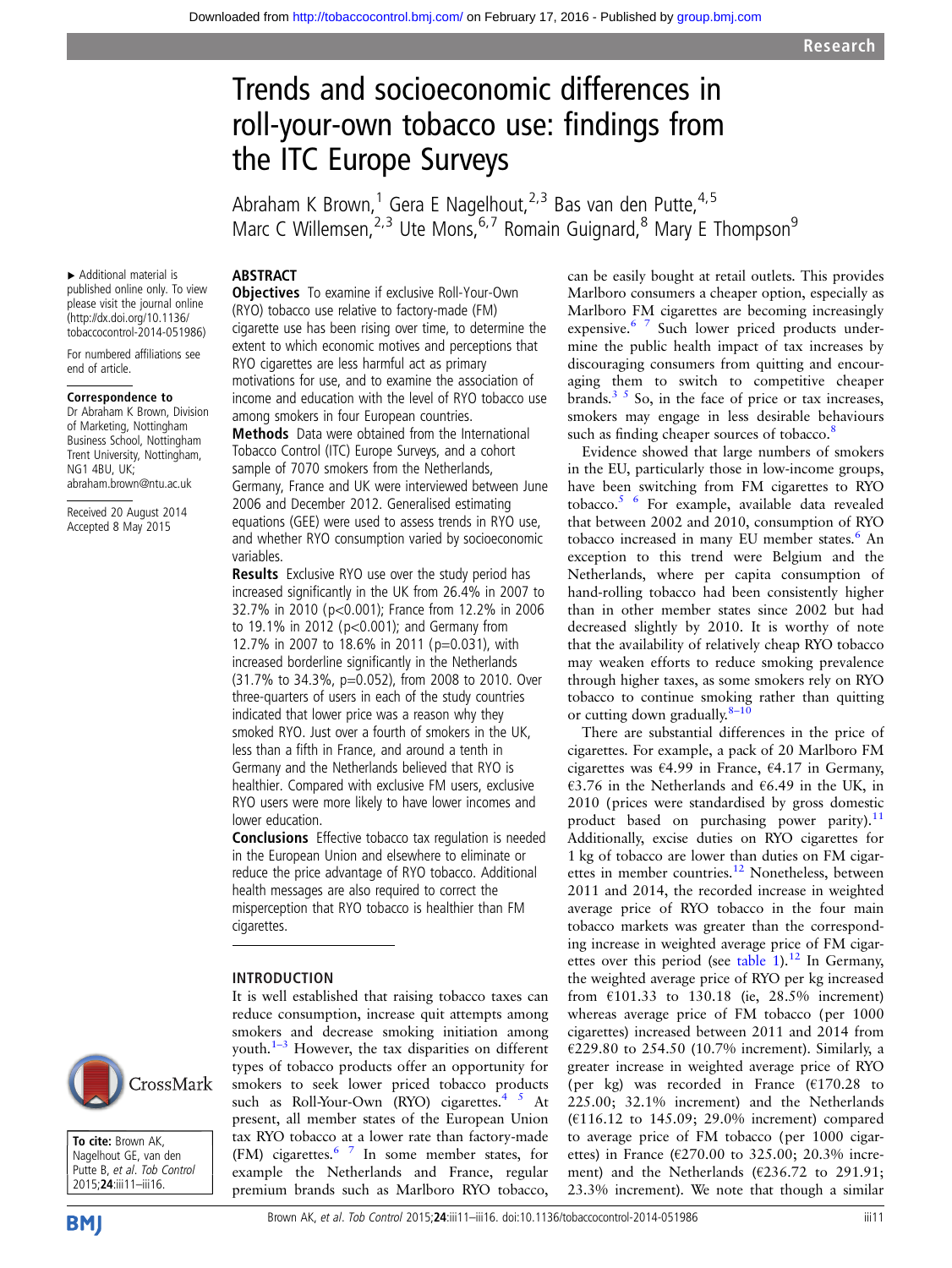<span id="page-2-0"></span>Table 1 WAP, specific tax and Ad valorem excise for FM cigarettes and RYO tobacco across study countries

| Country         | <b>FM cigarettes</b>                    |        |        |                                                  |       |       |                                         | RYO tobacco |           |                                                 |           |           |  |  |
|-----------------|-----------------------------------------|--------|--------|--------------------------------------------------|-------|-------|-----------------------------------------|-------------|-----------|-------------------------------------------------|-----------|-----------|--|--|
|                 | WAP, per 1000 cigarettes, in $\epsilon$ |        |        | Specific and Ad valorem<br>excise, (as % of WAP) |       |       | WAP, per 1000 cigarettes, in $\epsilon$ |             |           | Specific and Ad<br>valoremexcise, (as % of WAP) |           |           |  |  |
|                 | 2011                                    | 2013   | 2014   | 2011                                             | 2013  | 2014  | 2011                                    | 2013        | 2014      | 2011                                            | 2013      | 2014      |  |  |
| Germany         | 229.80                                  | 246.50 | 254.50 | 60.65                                            | 60.10 | 59.58 | 101.33                                  | 127.80      | 130.18    | 52.18                                           | 49.72     | 50.54     |  |  |
| France          | 270.00                                  | 305.00 | 325.00 | 67.25                                            | 64.70 | 64.70 | 170.28                                  | 205.00      | 225.00    | 58.57*                                          | 62.00     | 62.00     |  |  |
| The Netherlands | 236.72                                  | 264.62 | 291.91 | 62.70                                            | 66.55 | 60.54 | 116.12                                  | 126.86      | 145.09    | 54.46                                           | 64.45     | 57.25     |  |  |
| UK              | 313.51                                  | 407.74 | 420.01 | 73.47                                            | 70.64 | 69.02 | <b>NA</b>                               | <b>NA</b>   | <b>NA</b> | <b>NA</b>                                       | <b>NA</b> | <b>NA</b> |  |  |

TIRSP—Retail selling price, all taxes included.

1 kg smoking tobacco corresponds to 1000 cigarettes. \*In 2011, there was no specific tax for RYO tobacco in France.

FM, factory made; NA, not applicable; RYO, Roll-Your-Own; WAP, weighted average price.

increase in average price of FM cigarettes was recorded in the UK (from  $6313.51$  to 420.01), there was no comparable data for RYO during this period. As such, the recorded higher rise in weighted average price of RYO tobacco compared to FM cigarettes can be seen as a positive development, although the price per gram of RYO tobacco is still less than that of FM cigarettes. Such price differences among tobacco products provide an incentive for the tobacco industry to innovate and exploit preferential excise rates.<sup>6</sup> <sup>13</sup>

Despite the price disparities in RYO and FM cigarettes, less is known about the extent to which consumption of lower priced RYO tobacco might affect users over time in European countries. An exception is a recent study that examined RYO use among adult smokers in four high-income countries, $\frac{5}{3}$  $\frac{5}{3}$  $\frac{5}{3}$  although only one European country (ie, UK) was considered in the study. Aside from the price differential between RYO tobacco and FM cigarettes, smokers tend to roll thinner RYO cigarettes. $5<sup>14</sup>$  As a consequence, they inhale more deeply to get the same quantity of nicotine,  $5^{15}$  16 which may put them at greater risk than other smokers. In addition, smokers may be motivated to use RYO tobacco because of the misperception that RYO products are less harmful than FM cigarettes.<sup>15</sup> <sup>16</sup> This is not surprising, as in the UK and across Europe, tobacco companies have promoted RYO brands as acceptable products. $15 \t 17$ However, studies show that RYO cigarettes are not a safer alternative to FM cigarettes.<sup>15 16</sup> 18

Past research has also shown that RYO users tend to be more addicted and younger than FM smokers, and are from low-income groups.<sup>[15 16](#page-6-0)</sup> To date, however, there is a scarcity of research assessing the extent to which RYO tobacco is consumed relative to FM cigarettes in Europe, especially among those from deprived communities. We extend the results of an earlier study<sup>[5](#page-6-0)</sup> in the UK and elsewhere to examine the prevalence of and reasons for using RYO tobacco among adult smokers in four western European countries. Specifically, we seek to address three questions: (1) examine if exclusive RYO tobacco use relative to FM cigarette use has been rising over time, (2) determine the extent to which economic motives and perceptions that RYO cigarettes are less harmful act as primary motivations for use and (3) examine the association of income and education with the level of RYO tobacco use.

#### METHODS

#### Sample

Participants from the Netherlands, France, Germany and the UK were interviewed as part of the International Tobacco Control (ITC) Europe Surveys. Further information on survey

period and sample size of study countries is shown in table 2. Participants from the UK and Germany were recruited by geographically stratified probability sampling while those from France were recruited by simple random sampling. The Netherlands web sample was drawn from a large probabilitybased database with respondents indicating their willingness to participate in research on a regular basis.<sup>[19](#page-6-0)</sup> The respondents from Germany and France were surveyed via computer-assisted telephone interview (CATI). In the Netherlands and UK, participants were surveyed via computer-assisted web interviewing and CATI. The respondents lost to attrition were replenished by recruiting additional participants at each wave. There was no replenishment sample in the ITC Germany wave 3 and UK wave 8 data. A full description of the ITC project conceptual frame-work and methods can be found elsewhere.<sup>[20 21](#page-6-0)</sup> We defined a smoker as a person who has smoked at least 100 FM or hand-rolled cigarettes in his or her lifetime. In this study, we included only current smokers.

To permit comparisons of smokers' reported use of RYO tobacco between countries, we selected waves occurring at approximately similar times. Therefore, data from the four countries collected between December 2006 and December 2012 were utilised in the analyses. Specifically, survey periods for the data used in the respective countries were: UK (waves 6 —September 2007 to February 2008, 7—October 2008 to July 2009 and 8—July to December 2010), the Netherlands (waves 1—March to April 2008, 3—March to May 2009 and 4—May to June 2010), France (waves 1—December 2006 to February 2007, 2—September to December 2008 and 3—September to December 2012) and Germany (waves 1—July to November 2007, 2—July to October 2009 and 3—September to October 2011). All surveys were approved by the Research Ethics Board

Table 2 Survey period and sample size of current smokers for each International Tobacco Control (ITC) Europe Survey

|                 |                                  | Sample size          |                      |                      |  |  |  |
|-----------------|----------------------------------|----------------------|----------------------|----------------------|--|--|--|
| Country         | <b>Survey Date</b>               | Period 1<br>N (wave) | Period 2<br>N (wave) | Period 3<br>N (wave) |  |  |  |
| UK              | September 2007-<br>December 2010 | 1643(6)              | 1487 (7)             | 977(8)               |  |  |  |
| France          | December 2006-<br>December 2012  | 1735(1)              | 1540(2)              | 1420(3)              |  |  |  |
| The Netherlands | March 2008-June 2010             | 2177(1)              | 1747 (3)             | 1800(4)              |  |  |  |
| Germany         | July 2007-October 2011           | 1515(1)              | 877(2)               | 496 (3)              |  |  |  |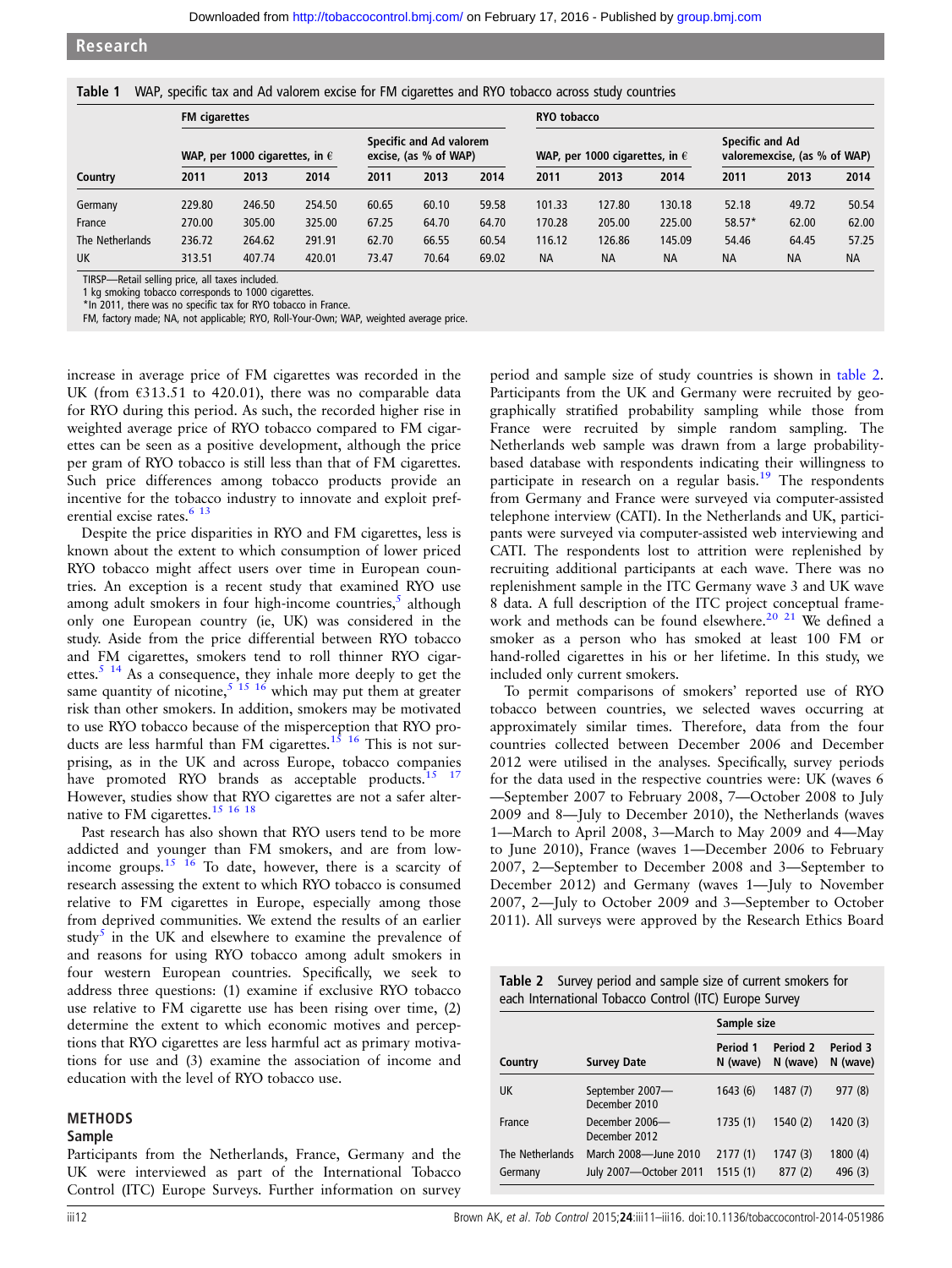at the University of Waterloo and cleared for ethics at the appropriate Ethics Boards within each country.

**MEASURES**<br>*RYO use*: All respondents in the UK were asked if they smoked RYO use: All respondents in the UK were asked if they smoked<br>'FM cigarettes only', 'mainly FM', 'FM and RYO about the same', 'mainly RYO', or 'only RYO'. In France, Germany and the Netherlands, smokers were asked whether they smoked 'FM only', 'RYO only', or 'both RYO and FM'. For the present analysis, smokers were categorised as FM only, RYO only and both RYO and FM.

Reasons for smoking RYO: This was a multiple response variable, and asked respondents who smoked RYO cigarettes to identify up to four reasons from a list: they are cheaper; the taste; they help you reduce the amount smoked; and they are not as bad for your health. We did not use the item 'because they help you reduce the amount smoked' in all countries as this was not asked repeatedly. Moreover, it is worthy of note that in the Netherlands, we could not assess all reasons for use of RYO tobacco: the item 'because they are not as bad for your health' was asked only at the first wave.

#### Income and education

Respondents from the Netherlands and the UK were asked about their gross household income per month. However, respondents from Germany and France were asked about their net household income. To permit comparison across countries, income was transformed into a four-point scale (ie, low, medium, high and no answer). To accomplish this, income was first categorised into three levels to determine tertiles for each country (ie, low, medium and high), and participants who did not answer were recorded in a separate category (ie, no answer). Similarly, education was categorised into three levels (low, medium and high) based on the distribution of the data to approximate tertiles. The educational levels did not have a 'no answer' category and were only partly comparable across countries because of differences in educational systems.

#### **Covariates**

Control variables were gender, age and heaviness of smoking index (HSI) ranging from 0 to 6. A four-point scale (ie, within the next month, within the next 6 months, sometime in the future/beyond 6 months and not planning to quit), based on the stages of change, $22$  was used to capture quit intentions, and for analyses was dichotomised to express whether or not smokers had any intention to quit in the next 6 months.

#### ANALYSES

An initial cohort of 7070 adult smokers (aged 18 years and older), followed over three time periods in each country, that is, the Netherlands (n=2177), France (n=1735), Germany  $(n=1515)$  and the UK (n=1643), was employed in the analyses. Replenishment samples were used between waves to compensate for attrition. All analyses were based on weighted data to ensure that the sample is represented in proportion to the target population with respect to key variables in all countries. Univariate analyses were carried out to explore self-reported prevalence of RYO consumption for each country. To assess the relationship between the outcome variable and each covariate, bivariate analyses were performed. Multivariate analyses were also performed via generalised estimating equations (GEEs) to estimate parameters for the correlated data using binary logistic models. GEE analyses were also performed by country (and between countries), with exclusive use of RYO or FM cigarettes

(outcome variable) modelled as a function of key covariates. For all GEE analyses, the working correlation with log quasilikelihood function under the unstructured model was used because this is assumed to approximate the true correlation structure.<sup>23–[25](#page-6-0)</sup> The statistical package SPSS V.21 was used for all analyses.

#### RESULTS

#### Trends in the prevalence of RYO use

The prevalence of RYO and FM use by country across waves is presented in [table 3.](#page-4-0) Results showed that the proportion of smokers in the UK exclusively using RYO tobacco had increased significantly from 26.4% in 2007 to 32.7% in 2010 ( $p < 0.001$ ). Exclusive use of RYO increased in France from 12.2% in 2006 to 19.1% in 2012 (p<0.001) and in Germany from 12.7% in 2007 to 18.6% in 2011 ( $p=0.031$ ). However, although the proportion of exclusive RYO use was highest across waves in the Netherlands, borderline significance was observed over time (ie, from 2008 to 2010) in this country.

#### Reported reasons for using RYO cigarettes

[Figure 1](#page-4-0) revealed that at period 1, more than 90% of smokers in the UK and France, respectively, as well as just over 85% in Germany and approximately 80% in the Netherlands, indicated that price consideration was a reason why they smoked RYO. In terms of health reasons for using RYO tobacco, just over a fourth of smokers in the UK indicated that they consumed RYO because they think it is healthier than FM cigarettes. In France, about a fifth reported perceived health reasons for using RYO. In Germany, just over a tenth of smokers think that it is healthier. In the Netherlands, 8.6% of smokers believed that RYO is healthier. In regard to taste reasons, just under two-thirds of smokers in the UK, over three-quarters in the Netherlands, above two-fifths in Germany and a third in France indicated that they consumed RYO because of taste.

#### Socioeconomic differences in exclusive RYO use

On account that we found strong significant country×wave interaction in an omnibus analysis (data not shown), we also performed separate GEE analyses for each country (see online supplementary table S4 below).

Overall comparisons by income levels between exclusive RYO users and exclusive FM users revealed that smokers with high income were less likely to consume only RYO tobacco than those with low income  $(OR=0.77, CI 0.69$  to 0.86). Within-country comparisons also revealed similar findings, as across all countries, high-income earners were less likely to consume RYO tobacco compared to their low income counterparts (UK: OR=0.73, CI 0.64 to 0.86; FR: OR=0.62, CI 0.48 to 0.81; NL: OR=0.83; CI 0.70 to 0.97; DE: OR=0.73, CI 0.56 to 0.96).

In terms of education, overall comparisons of exclusive RYO users with FM only users revealed that exclusive RYO users with medium and high education were less likely to consume RYO tobacco than those with low education (high education: OR=0.68, CI 0.60 to 0.77; medium education: OR=0.79, CI 0.72 to 0.88). Similar findings were reported in France and the Netherlands, respectively, as smokers with medium and high education were less likely to smoke RYO tobacco than those with low education, in both countries (France (high education): OR=0.67, CI 0.50 to 0.87, medium education: OR=0.73, CI 0.58 to 0.90; and the Netherlands (high education): OR=0.68, CI 0.58 to 0.82, medium education: OR=0.43, CI 0.34 to 0.53). We also found that smokers in the UK with medium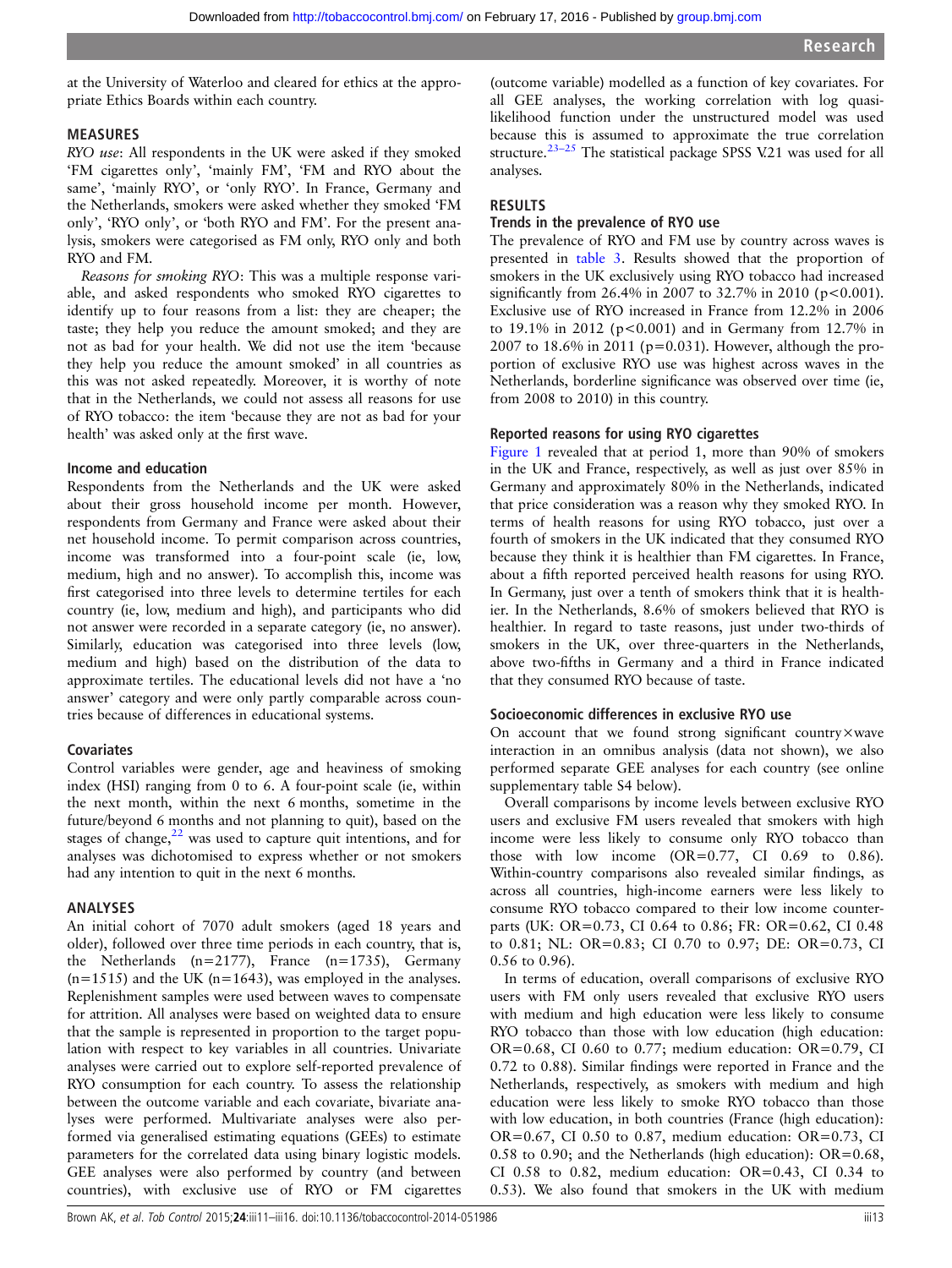| acioss waves (weighted data) |         |          |                           |         |          |                           |                    |          |                           |                |          |                           |
|------------------------------|---------|----------|---------------------------|---------|----------|---------------------------|--------------------|----------|---------------------------|----------------|----------|---------------------------|
|                              | UK      |          |                           | France  |          |                           | <b>Netherlands</b> |          |                           | Germany        |          |                           |
| <b>Period</b>                | FM only | RYO only | <b>Both</b><br>$RYO + FM$ | FM only | RYO only | <b>Both</b><br>$RYO + FM$ | <b>FM</b> only     | RYO only | <b>Both</b><br>$RYO + FM$ | <b>FM</b> only | RYO only | <b>Both</b><br>$RYO + FM$ |
|                              | 62.3    | 26.4     | 11.2                      | 72.8    | 12.2     | 15.0                      | 45.2               | 31.7     | 23.1                      | 72.7           | 12.7     | 14.6                      |
|                              | 62.1    | 25.0     | 12.7                      | 72.2    | 13.1     | 14.8                      | 44.9               | 33.0     | 22.1                      | 72.0           | 14.3     | 13.7                      |
|                              | 60.0    | 32.7     | 7.3                       | 65.8    | 19.1     | 15.1                      | 44.0               | 34.3     | 21.7                      | 70.7           | 18.6     | 10.7                      |
| p Value for trend            | 0.057   | < 0.001  | 0.040                     | < 0.001 | < 0.001  | 0.932                     | 0.842              | 0.052    | 0.278                     | 0.068          | 0.031    | 0.002                     |

<span id="page-4-0"></span>Table 3 Prevalence (%) of exclusive factory made (FM) use, both Roll-Your-Own (RYO) and FM use, and exclusive RYO use by country and across waves (weighted data)

education were less likely to smoke RYO only, compared to smokers with low education (OR=0.80, CI 0.68 to 0.95), while use by education level was not statistically different in Germany.

Overall comparisons of exclusive RYO use with FM-only use by gender indicated that exclusive RYO users were less likely to be females (OR=0.38, CI 0.34 to 0.42). Within-country comparisons showed similar findings in all countries.

Comparisons by age showed that, overall, smokers aged 25– 39, 40–54 and 55+ were more likely to smoke RYO tobacco exclusively than those aged 18–24 (OR=1.60, CI 1.31 to 1.96; OR=2.41, CI 1.98 to 2.92; OR=1.73, CI 1.41 to 2.12, respectively). Within-country analyses as well revealed that in the Netherlands, those aged 25–39, 40–54 and 55+ years were more likely to smoke RYO exclusively (OR=4.50, CI 2.92 to 7.25; OR=10.92, CI 8.92 to 12.22; OR=14.44, CI 11.25 to 16.56, respectively), compared to smokers aged 18–24. Similarly, in France and Germany, exclusive RYO users tended to be older smokers aged 25–39 and 40–54 (FR: OR=1.83, CI 1.29 to 2.61; OR=2.10, CI 1.47 to 3.01; and DE: OR=1.94, CI 1.12 to 3.36; OR=3.09, CI 1.82 to 5.25), respectively. However, in the UK, users aged 40–54 and 55+ respectively, were less likely to smoke RYO tobacco exclusively than those aged 18–24 (OR=0.66, CI 0.48 to 0.91; OR=0.49, CI 0.35 to 0.70).

Use of exclusive RYO compared to FM-only use overall showed that consumers with HSI score of 2–4 and 5–6 were more likely to use only RYO cigarettes (HSI 2–4: OR=1.32, CI 1.22 to 1.44; and HSI 5–6: OR=1.37, CI 1.21 to 1.55, respectively), than those with a HSI score of 0–1. This result was similar in the Netherlands and Germany, that is, those who had a HSI score of 2–4 and 5–6, had a greater probability of being exclusive RYO smokers (NL: OR=1.81, CI 1.47 to 2.22; OR=1.52, CI 1.33 to 1.74; and DE: OR=1.30, CI 1.08 to 1.57; OR=1.40, CI 1.01 to 1.94, respectively), though in the



Figure 1 Self-reported (%) reasons for smoking Roll-Your-Own (RYO) (all RYO users, period 1, weighted data, dichotomous responses).

UK and France only those with a HSI score of 2–4 were significantly more likely to smoke RYO tobacco exclusively (UK: OR=1.27, CI 1.10 to 1.46; and FR: OR=1.24, CI 1.03 to 1.51). Overall, smokers who reported an intention to quit in the next 6 months were less likely to smoke RYO tobacco only (OR=0.88, CI 0.84 to 0.93). Significant within-country variations in exclusive RYO use were reported in France and the Netherlands as smokers who had quit intentions were less likely to smoke RYO tobacco only (FR: OR=0.82, CI 0.72 to 0.94, and NL: OR=0.87, CI 0.80 to 0.95). No significant withincountry relationships were found in the remaining countries by quit intentions.

#### **DISCUSSION**

This study depicted that the trend in exclusive RYO use was increasing in the UK, France and Germany, consistent with a previous study.<sup>[5](#page-6-0)</sup> However, although exclusive RYO use was highest over the study period in the Netherlands, borderline significance with respect to an increase in RYO use was observed in this country. Our results are consistent with demonstrable evidence that the share of fine-cut tobacco (ie, RYO and make-your-own) as a proportion of total tobacco consumption has risen in the European Union, with a corresponding reduction in the share of FM cigarettes.<sup>67</sup> Indeed, available data on alternative cigarettes<sup>[26](#page-6-0)</sup> showed that the countries studied are among the six main RYO tobacco markets in the EU, with 80% in volume of the EU fine-cut RYO tobacco market. Our findings are also consistent with EU tobacco market data, which depicted that the volume of EU FM cigarettes market in 2010 (608.8 billion sticks) declined by  $23.3\%$  in comparison to  $2000.<sup>27</sup>$  $2000.<sup>27</sup>$  $2000.<sup>27</sup>$ However, the market size of RYO tobacco in 2010 (75.500 tonnes) increased in comparison to 2000 by 42.2%. In this respect, the EU market for RYO tobacco seems to grow while the market for FM cigarettes seems to decrease.

The relatively lower price of RYO tobacco was significantly the most commonly cited reason for using RYO tobacco, with over three quarters of users in the UK, France, Germany and the Netherlands, indicating that cheaper price was a reason why RYO tobacco was smoked.<sup>[5](#page-6-0)</sup> The findings reflect the tax differential in the  $EU^{28}$  $EU^{28}$  $EU^{28}$ , which allows member states to tax manufactured cigarettes significantly more highly than RYO tobacco. Thus, there is a tendency for consumers to avoid higher priced tobacco products by switching to low-cost alternatives.

In regard to health considerations, around a fourth of smokers in the UK, under a fifth in France and around a tenth in Germany and the Netherlands, reported that they used RYO because it is healthier. Although the proportions of respondents who think that RYO 'is healthier' than FM cigarettes are relatively small, even the smallest proportion reported (ie, 8.6%)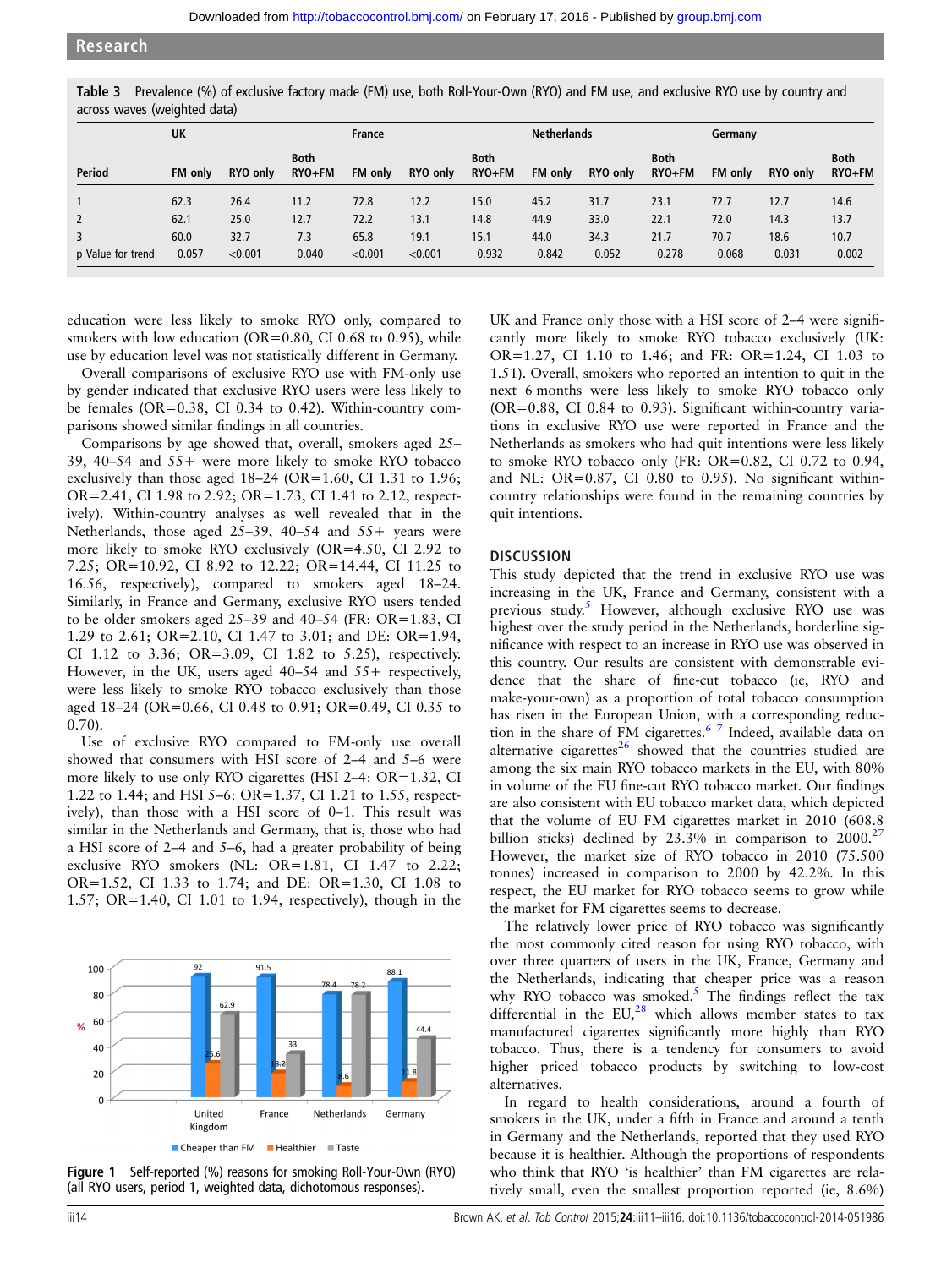translates into many thousands of smokers who hold such misperceptions. Moreover, even though both RYO and FM cigarettes are equally deadly, smokers who hold such misperceptions are likely to consider RYO tobacco as a safer alternative to smoking cigarettes instead of quitting. As such, changing misperceptions surrounding RYO tobacco will not only discourage smokers who are worried about the health consequences of smoking from switching to alternative cigarettes, but may also help RYO smokers to desist from using such forms of tobacco altogether. $3 \times 5$  Additional health messages are therefore needed to correct the misperception of health benefits of RYO tobacco. Consistent with past study,<sup>5</sup> we found that approximately two-thirds of smokers in the UK, around three-quarters in the Netherlands, just over two-fifth in Germany and a third in France, indicated that they consumed RYO because of taste.

The pattern of exclusive RYO use compared to exclusive FM use by income and education profile (both within and between the study countries) revealed that exclusive RYO users were more likely to be low-income earners and to have low levels of education. These findings suggest that the availability of lower priced tobacco products such as RYO cigarettes makes smoking more affordable for them and therefore they may experience less economic pressure to quit smoking. Our findings also imply that if cigarettes become more expensive, the availability of lower priced alternative cigarettes may encourage FM smokers to switch to RYO tobacco, instead of choosing the more healthy option to quit.<sup>[5 26 28](#page-6-0)</sup> In consequence, efforts aimed at eliminating or reducing the price disparities and availability of these cheaper alternatives are required to prevent substitution in tobacco use.

We found that, overall, exclusive RYO use was strongest among older smokers compared to their younger counterparts. One possible reason why overall older consumers tended to smoke RYO tobacco only could be that this has become habitual. We also found that, overall, exclusive RYO consumers tended to be males and heavy smokers, which is consistent with past research.<sup>5</sup> <sup>15</sup>

This study is not without caveats. First, we had a relatively small number of RYO smokers in any given wave, especially in Germany and the UK. As such, examining changes in smokers' choice of RYO and/or FM tobacco consumption over time is somewhat problematic. To resolve this, we used a GEE technique to assess aggregate changes in tobacco use over the study period. This approach also allowed for interwave correlation. Apart from this, the measures we assessed were obtained via self-report responses of smokers and therefore could not be validated by other means. We also noted that the attrition rates in the UK (at period 3) and Germany (at period 2 and period 3) were large. In fact, attrition occurred in all of the countries, but the samples in France and the Netherlands were replenished at periods 2 and 3, and the UK sample was replenished at period 2. Use of weighted GEE analysis controlling for age, gender, HSI and quit intentions not only enabled longitudinal data to be analysed efficiently, with reliable and robust estimates produced, even with incomplete data, but also adjusted for some of the main variables known to influence attrition.

Despite the above caveats, the current prevalence level<sup>5</sup>  $29$ and our results provide further support for the fact that EU Member States should not be allowed to price and tax manufactured and alternative tobacco products differently. In this regard, strong tobacco tax regulation is needed in the EU and elsewhere to eliminate or reduce the price advantage of RYO tobacco over FM cigarettes. Importantly, such a strategy should

ensure that illicit alternative tobacco does not proliferate. More so, appropriate strategies should be put in place to reduce the adverse economic consequences on low-income smokers who may not be able to quit smoking. To the extent that changing misperceptions surrounding RYO tobacco may encourage smokers who want to stop smoking to quit or reduce consumption, effective tobacco policies that target smokers with additional health messages are required to correct misperceptions of RYO tobacco.

#### What this paper adds

- ▶ Trends in exclusive Roll-Your-Own (RYO) tobacco use have been increasing significantly in the UK, France and Germany, and borderline significantly in the Netherlands. Use in the Netherlands was highest across waves.
- ▸ The relatively lower price of RYO tobacco was the most commonly cited reason for using RYO tobacco, with over three quarters of users in the UK, France, Germany and the Netherlands indicating that they consumed RYO because it was cheaper than factory-made (FM) cigarettes. The misperception that RYO products are less harmful than FM cigarettes still exists among a large number of smokers (especially in the UK). In each of the study countries, low-income earners were more likely to consume exclusive RYO tobacco than high-income earners.
- ▸ Tobacco control advocates should aim at establishing effective tobacco tax policy in the European Union and elsewhere to eliminate or reduce the price advantage of RYO tobacco over FM cigarettes.

#### Author affiliations <sup>1</sup>

<sup>1</sup>Division of Marketing, Nottingham Business School, Nottingham Trent University, Nottingham, UK

2 Department of Health Promotion, Maastricht University (CAPHRI), Maastricht, The Netherlands

<sup>3</sup>Dutch Alliance for a Smokefree Society, The Hague, The Netherlands

4 Department of Communication, University of Amsterdam (ASCoR), Amsterdam, The **Netherlands** 

<sup>5</sup>Trimbos Institute, Netherlands Institute for Mental Health and Addiction, Utrecht, The Netherlands

<sup>6</sup>Division of Clinical Epidemiology and Aging Research, German Cancer Research Center (DKFZ), Heidelberg, Germany

<sup>7</sup>Unit Cancer Prevention, German Cancer Research Center (DKFZ), Heidelberg, Germany

<sup>8</sup> French Institute for Health Promotion and Health Education (INPES), Saint-Denis, France

<sup>9</sup>Department of Statistics and Actuarial Science, University of Waterloo, Waterloo, Canada

Twitter follow Gera E Nagelhout at @geranagelhout

Acknowledgements The authors would like to thank Pete R Driezen for preparing the data in a long format for analyses. The authors also thank Frank J Chaloupka for providing some useful advice on the design of the study.

Contributors The lead author performed the statistical analyses and wrote the manuscript. All authors contributed to successive drafts. The final manuscript was approved by all authors.

Funding The data collection for the ITC Europe Surveys is supported by grants R01 CA 100362 and P50 CA111236 (Roswell Park Transdisciplinary Tobacco Use Research Center), and P01 CA138389, R01 CA090955) from the National Cancer Institute of the USA, Robert Wood Johnson Foundation (045734), Canadian Institutes of Health Research (57897, 79551 and 115016), the French Institute for Health Promotion and Health Education (INPES), the French National Cancer Institute (INCa), the Netherlands Organisation for Health Research and Development (ZonMw) (the Netherlands), German Federal Ministry of Health, Dieter